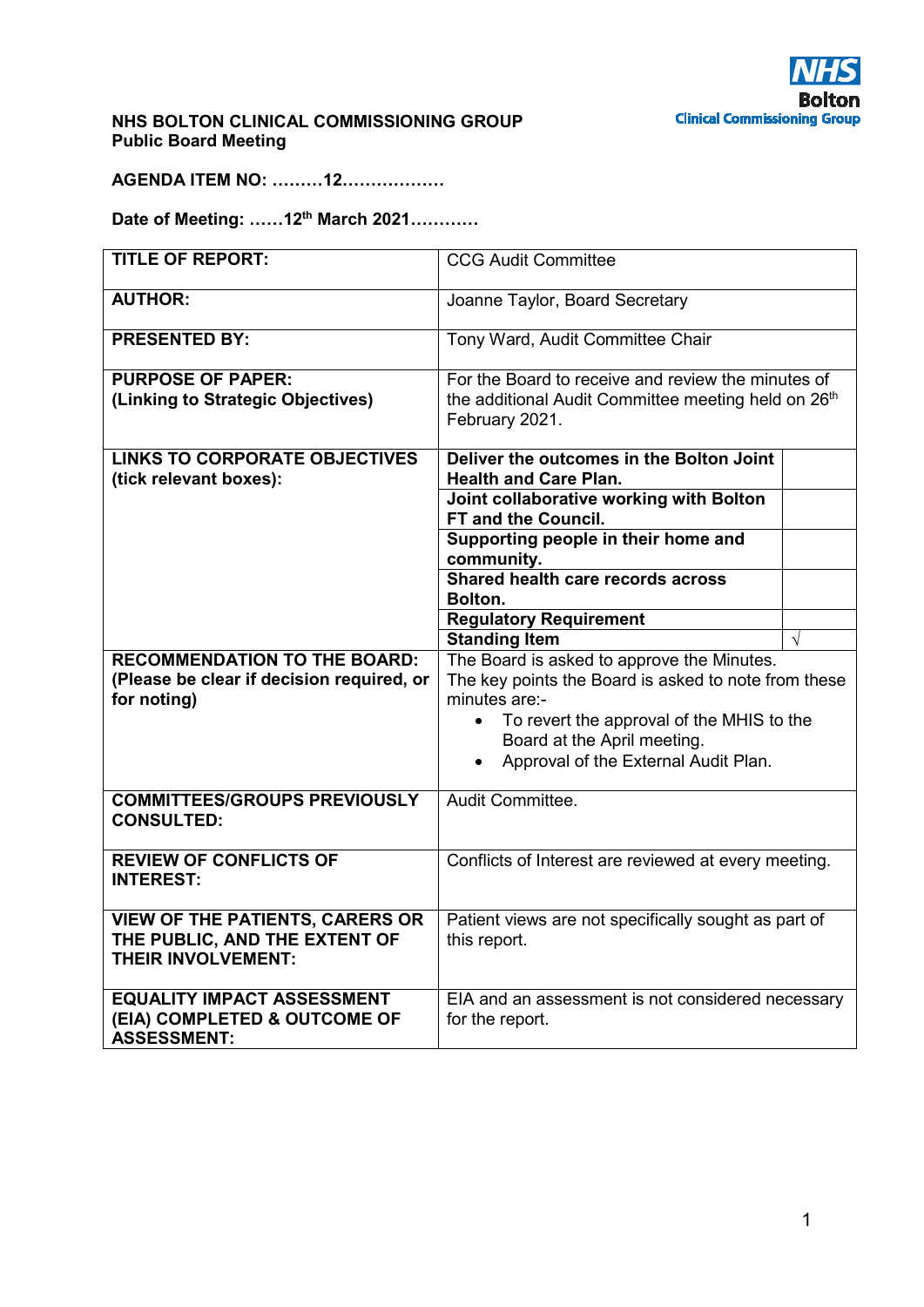

### **MINUTES**

# **Audit Committee Microsoft Teams Meeting**

**Date: 26th February 2021** 

**Time: 11.30am – 12.00noon**

**Venue: Microsoft Teams Meeting** 

#### **Present:**

| Tony Ward (TW)              | Lay Member Governance (Chair) |
|-----------------------------|-------------------------------|
| <b>Alan Stephenson (AS)</b> | Lay Member                    |
| Dr Tarek Bakht (TB)         | <b>GP Board Member</b>        |
| Dr Niruban Ratnarajah (NR)  | <b>GP Board Member</b>        |

#### **In attendance:**

| <b>Kelly Knowles (KK)</b>    | <b>Chief Finance Officer, Bolton CCG</b>        |
|------------------------------|-------------------------------------------------|
| <b>Claire Donovan (CD)</b>   | <b>Deputy Chief Finance Officer, Bolton CCG</b> |
| <b>Amanda Williams (AAW)</b> | Head of Financial Accounting and                |
|                              | <b>Reporting CCG</b>                            |
| Debra Chamberlain (DC)       | <b>Director of Audit, KPMG</b>                  |

# **Minutes by:**

| Amanda Williams | <b>Head of Financial Accounting and</b> |
|-----------------|-----------------------------------------|
|                 | <b>Reporting CCG</b>                    |

| <b>Minute</b> | <b>Topic</b>                                                                                                                                                                                                                                                                                                                                                                                                                                                                                                                                                                                                                              | <b>Action</b> |
|---------------|-------------------------------------------------------------------------------------------------------------------------------------------------------------------------------------------------------------------------------------------------------------------------------------------------------------------------------------------------------------------------------------------------------------------------------------------------------------------------------------------------------------------------------------------------------------------------------------------------------------------------------------------|---------------|
| No.           |                                                                                                                                                                                                                                                                                                                                                                                                                                                                                                                                                                                                                                           | <b>By</b>     |
| 15/21         | <b>Introductions and Apologies for Absence</b><br>Welcome and introductions were made around the table.<br>Apols:-<br>Kath Stott, Audit Manager, MIAA<br>Gary Baines, Engagement Lead, MIAA                                                                                                                                                                                                                                                                                                                                                                                                                                               |               |
| 16/21         | <b>Declarations of Interest</b><br>"The Chair reminded committee members of their obligation<br>to declare any interest they may have on any issues arising at<br>committee meetings which might conflict with the business of<br><b>NHS Bolton Clinical Commissioning Group".</b><br>"Declarations declared by members of the CCG Executive are<br>listed in the CCG's Register of Interests. The Register is<br>available either via the Board Secretary to the Governing Body<br>or the CCG website at the following link:<br>http://www.boltonccg.nhs.uk/about-us/declarations-of-interest<br>There were no declarations of interest. |               |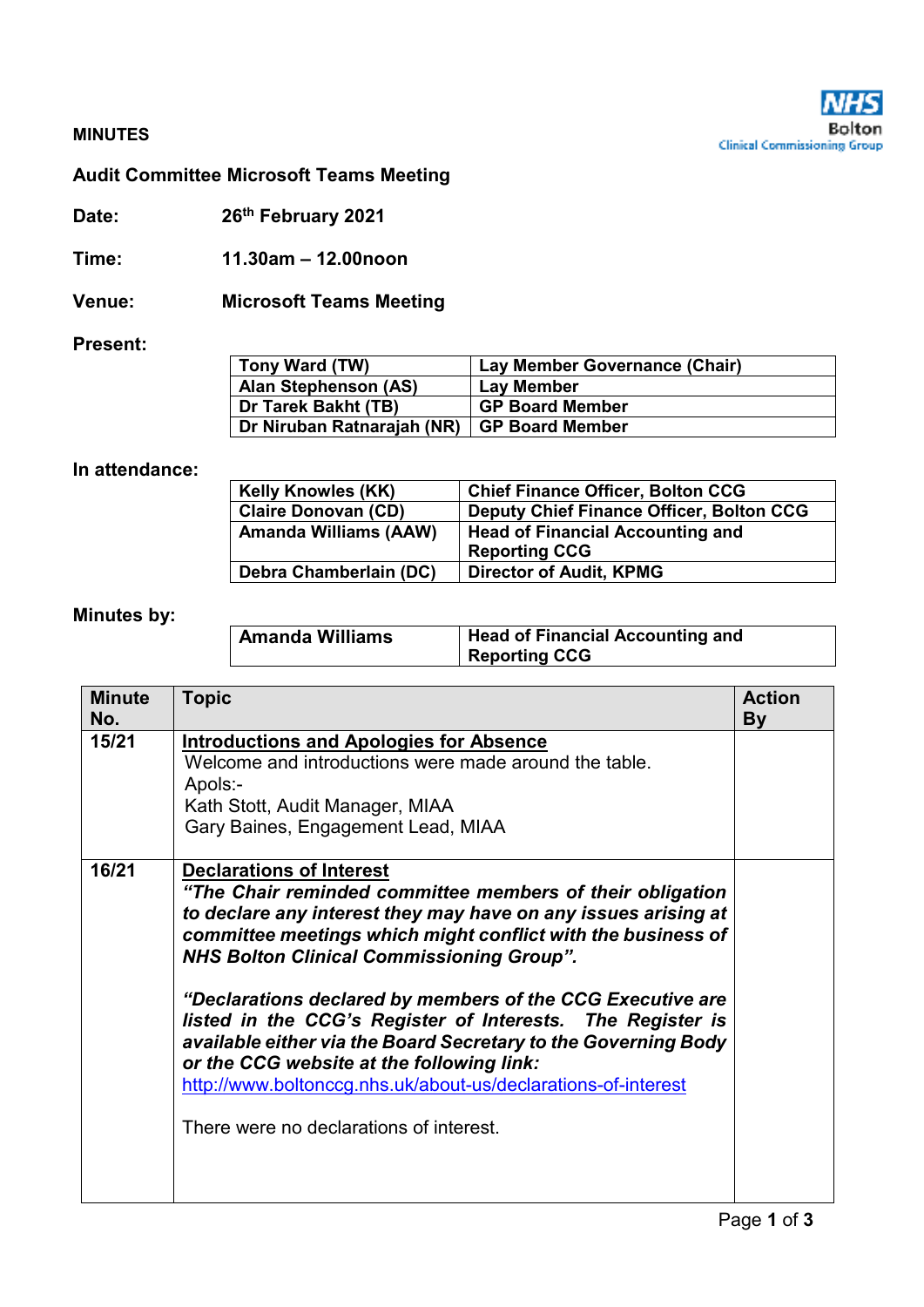| 17/21 | <b>KPMG (External Audit</b>                                                                                                                                                                                                                                                                                                                                                                                                                                                                                                                                                                                                                                                                       |           |
|-------|---------------------------------------------------------------------------------------------------------------------------------------------------------------------------------------------------------------------------------------------------------------------------------------------------------------------------------------------------------------------------------------------------------------------------------------------------------------------------------------------------------------------------------------------------------------------------------------------------------------------------------------------------------------------------------------------------|-----------|
|       | <b>Report on Mental Health Investment Standard</b><br>DC updated the committee with the progress of the audit and the<br>response further guidance issued by NHSE;<br>Multi use drugs - NHSE has now agreed in principle that<br>KPMG can use a "limitation in scope" in the audit opinion,<br>advising that they had not concluded on clinical judgement<br>on whether certain drugs were or were not prescribed for<br>Mental Health. This is a good outcome and enables<br>KPMG to close this query.<br>Dual Diagnosis – concluded that the sample at Bolton<br>$\bullet$<br>CCG that this issue applied to is not material to the audit.                                                      |           |
|       | Therefore, KPMG was satisfied that Bolton CCG was in a position<br>to publish by the 28 <sup>th</sup> February, however NHSE have issued FAQ<br>to now publish on the 15 <sup>th</sup> April.                                                                                                                                                                                                                                                                                                                                                                                                                                                                                                     |           |
|       | KK raised that there may be a risk that more issues arise between<br>now and the 15 <sup>th</sup> April.                                                                                                                                                                                                                                                                                                                                                                                                                                                                                                                                                                                          |           |
|       | TW advised that as the date had been deferred to 15 <sup>th</sup> April the<br>formal approval can revert to the CCG Board to approve at the<br>April meeting.                                                                                                                                                                                                                                                                                                                                                                                                                                                                                                                                    |           |
|       | Action: Add to April Board agenda.                                                                                                                                                                                                                                                                                                                                                                                                                                                                                                                                                                                                                                                                | <b>LH</b> |
|       | <b>External Audit Plan</b>                                                                                                                                                                                                                                                                                                                                                                                                                                                                                                                                                                                                                                                                        |           |
|       | DC presented the draft external audit plan for approval.<br>The report outlined the risk assessment and planned approach for<br>the external audit of Bolton CCG's financial statements as at and<br>for the year ending 31 March 2021.                                                                                                                                                                                                                                                                                                                                                                                                                                                           |           |
|       | The overall audit approach and planning identified the risks had<br>remained stable for the financial statements, fraudulent<br>expenditure recognition, and management override of control,<br>primary care commissioning and regularity reporting although the<br>impact of COVID will be considered. The scope for the value for<br>money assessment had increased and was an additional risk, the<br>risk assessment was still in progress, whilst there was nothing of<br>concern to report at this meeting, KPMG would advise the<br>committee at its next meeting on the outcome of the risk<br>assessment. This would also consider the future of CCGs and<br>changing financial regimes. |           |
|       | DC advised that Tim Cutler would become the interim<br>engagement lead for the 2020/21 audit.                                                                                                                                                                                                                                                                                                                                                                                                                                                                                                                                                                                                     |           |